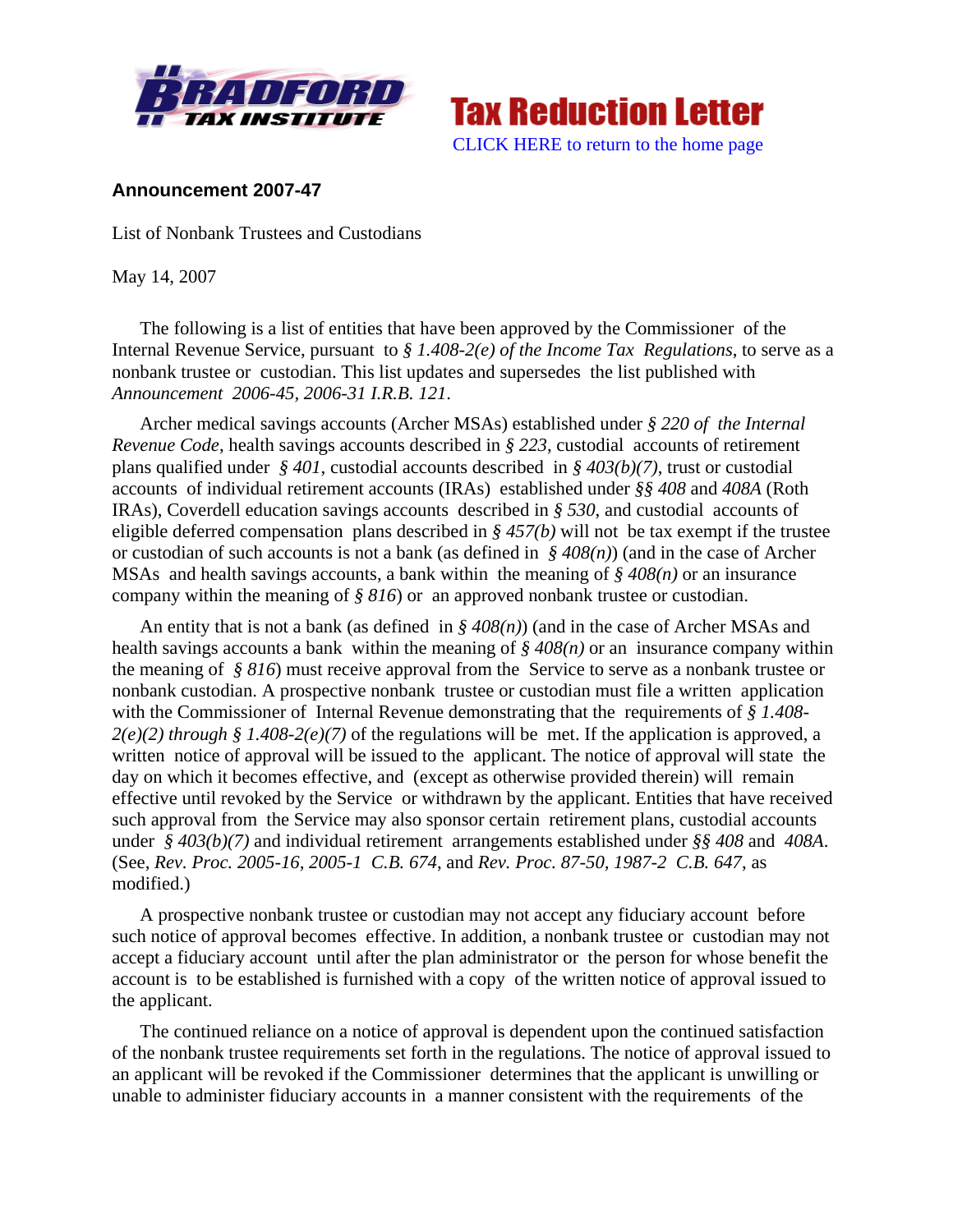regulations. Generally, the notice will not be revoked unless the Commissioner determines that the applicant has knowingly, willfully, or repeatedly failed to administer fiduciary accounts in a manner consistent with the requirements of the regulations, or has administered a fiduciary account in a grossly negligent manner.

The written notice of approval to serve as a nonbank trustee or nonbank custodian is not an endorsement of any investment made with respect to any retirement plan or arrangement handled by the approved nonbank trustee or custodian. The Internal Revenue Service does not review or approve investments.

If the trustee or custodian of an account described above is not a bank (and in the case of Archer MSAs and health savings accounts, a bank or an insurance company) or an approved nonbank trustee or nonbank custodian, the amounts held in such account (including earned interest) will be deemed distributed and includible in gross income in the year(s) the account's trustee or custodian was not a bank or, if applicable, an insurance company, or an approved nonbank trustee or nonbank custodian. Contributions made to such account are not deductible from gross income and will be disallowed if claimed on an income tax return.

This list of approved nonbank trustees and nonbank custodians includes their names, addresses, and the date each application was approved.

If an approved nonbank trustee or custodian believes that the information about it is incorrect, incomplete, or that it has been incorrectly omitted from this list, it may, on or before August 13, 2007, notify the Service in writing of any changes it proposes to the list. This notification should include a copy of the notice of approval.

The notification should be addressed to:

Internal Revenue Service SE:T:EP:RA:T1 Announcement 2007-47 1111 Constitution Ave., NW - PE Washington, DC 20224

#### **Drafting Information**

The principal author of this announcement is Calvin Thompson of the Employee Plans, Tax Exempt and Government Entities Division. Please contact Mr. Thompson at 202-283-9596 (not a toll-free number), if there are any questions regarding the publication of this list. Written inquiries concerning this announcement should be addressed to the Internal Revenue Service at the above address.

| Name                     |                        |            |
|--------------------------|------------------------|------------|
| Address                  |                        |            |
| <b>Approval Date</b>     |                        |            |
| 1. A.B. Culbertson & Co. | 1250 Continental Plaza | 5/15/1984  |
|                          | Fort Worth, TX 76102   |            |
| 2. A.G. Becker & Co.     | Chicago, IL            | 12/12/1979 |
|                          |                        |            |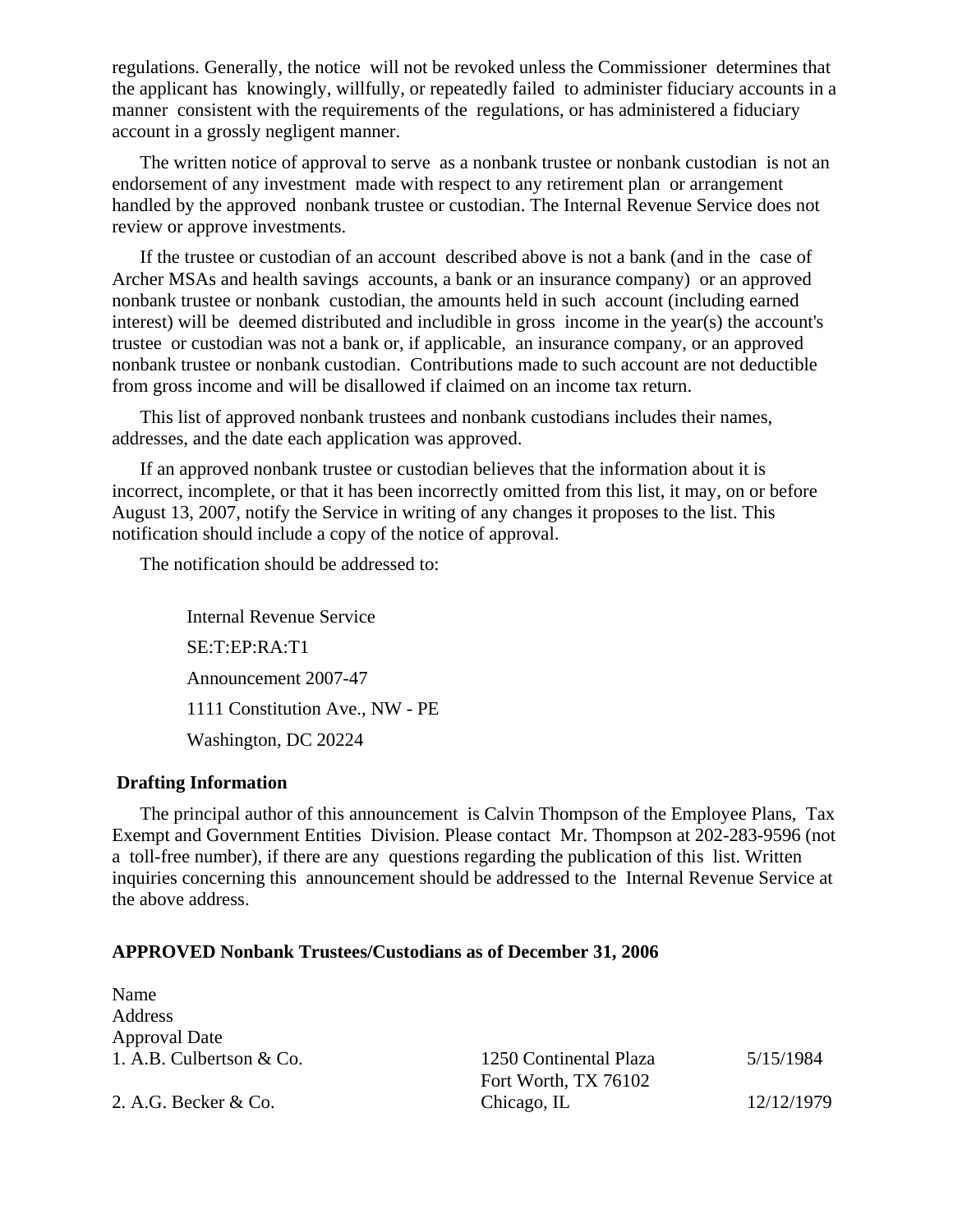| Name                                 |                              |            |
|--------------------------------------|------------------------------|------------|
| Address                              |                              |            |
| <b>Approval Date</b>                 |                              |            |
| 3. A.G. Edwards & Sons, Inc.         | One North Jefferson          | 11/26/1980 |
|                                      | St. Louis, MO 63103          |            |
| 4. ABN AMRO Securities LLC           | 55 East 52nd Street          | 9/7/2000   |
|                                      | New York, NY 10022           |            |
| 5. Adler, Coleman Clearing Corp.     | 20 Broad St.                 | 4/7/1987   |
|                                      | New York, NY 10005           |            |
| 6. Advest, Inc.                      | 280 Trumbull Street          | 1/24/1989  |
|                                      | Hartford, CT 06103           |            |
| 7. Aisel & Co.                       | 20 Broad Street              | 4/26/1991  |
|                                      | New York, NY 10005           |            |
| 8. American Brokerage Services, Inc. | 131 Lafayette Ave.           | 9/18/1991  |
|                                      | Detroit, MI 48226            |            |
| 9. American Capital Marketing, Inc.  | 2777 Allen Parkway           | 6/25/1984  |
| (FKA American General Capital)       | Houston, TX 77215            |            |
| 10. American Express Financial Corp. | 200 AXP Financial Center     | 8/12/1977  |
|                                      | Minneapolis, MN 55474        |            |
| 11. American Heritage Life Ins. Co.  | <b>76 South Laura Street</b> | 12/11/1984 |
|                                      | Jacksonville, FL 32202       |            |
| 12. American Transtech, Inc.         | 8000 Baymeadows Way          | 8/15/1990  |
|                                      | Jacksonville, FL 32256       |            |
| 13. Ameritrade, Inc.                 | 4211 South 102nd Street      | 4/18/1984  |
|                                      | Omaha, NE 68127-1031         |            |
| 14. Analytic Investment Management,  | 2222 Martin Street,          | 5/9/1989   |
|                                      | Suite 230                    |            |
| Inc.                                 | Irvine, CA 92715-1454        |            |
| 15. Aspen Partnership                | 1895 Claremont Road          | 10/25/1990 |
|                                      | Hoffman Estates, IL 60195    |            |
| 16. B.C. Ziegler & Co.               | 215 North Main Street        | 9/27/1985  |
|                                      | West Bend, WI 53095          |            |
| 17. Banc of America Securities LLC   | 100 North Tryon Street       | 4/30/2003  |
|                                      | NC 1-007-20-01               |            |
|                                      | Charlotte, NC 28255          |            |
| 18. Banc One Capital Corporation     | P.O. Box 18277               | 2/24/1992  |
|                                      | 90 North High Street         |            |
|                                      | Columbus, OH 43218           |            |
| 19. Bank Hapoulim B.M.               | 6501 Wilshire Blvd.          | 5/15/1986  |
|                                      | Los Angeles, CA 90048        |            |
| 20. Bank Julius Baer & Co., LTD      | 330 Madison Avenue           | 12/15/1988 |
|                                      | New York, NY 10017           |            |
| 21. Bank Leumi Le - Israel B.N.      | 242 Fifth Avenue             | 2/10/1982  |
| Western Hemisphere Regional Mgt.     | New York, NY 10022           |            |
| 22. Bartlett & Co.                   | <b>36 East Fourth Street</b> | 2/1/1989   |
|                                      | Cincinnati, OH 45202         |            |
| 23. Bear, Stearns & Co., Inc.        | 5 Hanover Square             | 6/2/1986   |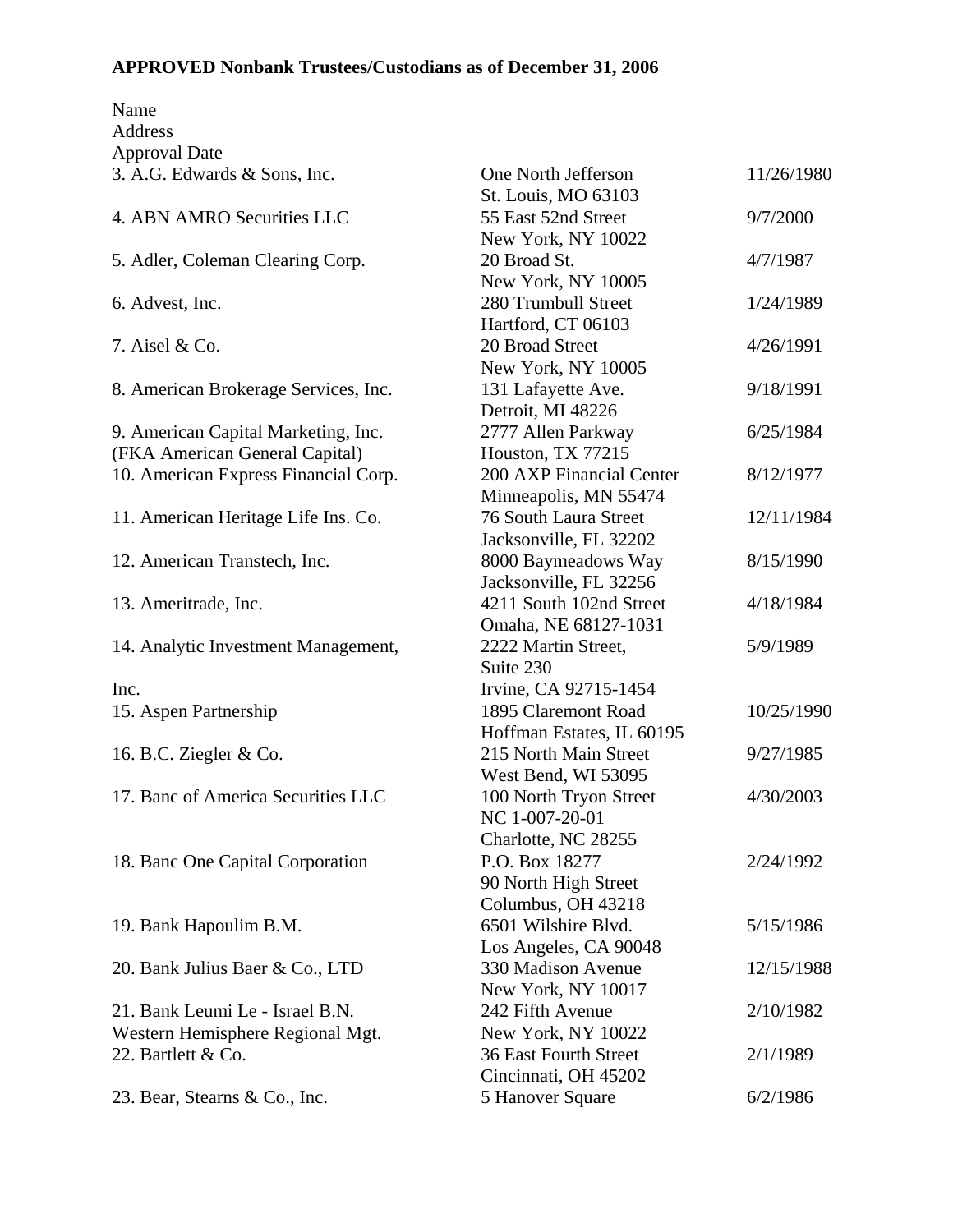|                                         | New York, NY 10004           |            |
|-----------------------------------------|------------------------------|------------|
| 24. Bear, Sterns Securities Corp.       | 2 Broadway, 12th Floor       | 6/24/1991  |
|                                         | New York, NY 10004           |            |
| 25. Berklee College of Music, Inc.      | 1140 Boylston Street         | 5/9/1989   |
|                                         | <b>Boston, MA 02110</b>      |            |
| 26. Bernard L. Madoff Investment        | 885 Third Avenue             | 7/7/2004   |
| Securities LLC                          | New York, NY 10022           |            |
| 27. BISYS Fund Services, Inc.           | 3425 Stelzer Rd.             | 12/31/2003 |
|                                         | Columbus, OH 43219           |            |
| 28. Blunt Ellis & Loewi, Inc.           | 225 East Mason Street        | 1/25/1982  |
|                                         | Milwaukee, WI 53202          |            |
| 29. BNY Clearing Services, LLC          | 111 East Kilbourn Ave.       | 8/21/1989  |
| (FKA Kemper Clearing Corporation)       | Milwaukee, WI 53202          |            |
| 30. Boettcher & Company, Inc.           | 828 Seventeenth Street       | 8/10/1987  |
|                                         | Denver, CO 80201             |            |
| 31. Brown & Company Securities          | 20 Winthrop Square           | 2/27/1985  |
| Corporation                             | <b>Boston, MA 02110</b>      |            |
| 32. Bruns, Nordeman, Rea & Co.          | New York, NY                 | 10/31/1977 |
| 33. Burke, Christensen & Lewis          | 120 S. La Salle Street       | 3/11/1986  |
| Securities, Inc.                        | Suite 940                    |            |
|                                         | Chicago, IL 60603            |            |
| 34. Burton J. Vincent, Chesley          | 105 West Adams Street        | 3/25/1982  |
| & Co.                                   | Chicago, IL 60603            |            |
| 35. Butler Wick & Co., Inc.             | City Center One Bldg.        | 10/8/1992  |
|                                         | Youngstown, OH 44501         |            |
| 36. BUY and Hold Securities Corporation | 110 Wall Street              | 10/5/2000  |
|                                         | New York, NY 10005           |            |
| 37. Carolina Securities Corp.           | 239 Fayetteville St. Mall    | 8/29/1983  |
|                                         | Raleigh, NC 27602            |            |
| 38. Chapin, Davis & Company, Inc.       | 3 Village Square, Cross Keys | 12/7/1983  |
|                                         | Baltimore, MD 21210          |            |
| 39. Charles Schwab & Co., Inc.          | 101 Montgomery Street        | 1/8/1982   |
|                                         | San Francisco, CA 94104      |            |
| 40. Christian & Missionary              | P.O. Box C                   | 8/15/1985  |
| Alliance                                | Nyack, NY 10960              |            |
| 41. CIBC World Markets Corporation      | 200 Liberty Street           | 7/26/1977  |
|                                         | New York, NY 10281           |            |
| 42. Citigroup Global Markets, Inc.      | 388 Greenwich St.            | 7/22/1985  |
|                                         | New York, NY 10105           |            |
| 43. City Securities Corp.               | 135 North Pennsylvania       | 12/21/1982 |
|                                         | <b>Street</b>                |            |
|                                         | Indianapolis, IN 46204       |            |
| 44. Commerce First Thrift               | Midvale, UT 84047            | 5/25/1978  |
| 45. Commonwealth of Kentucky            | 105 Sea Hero Road, Suite 1   | 6/5/2006   |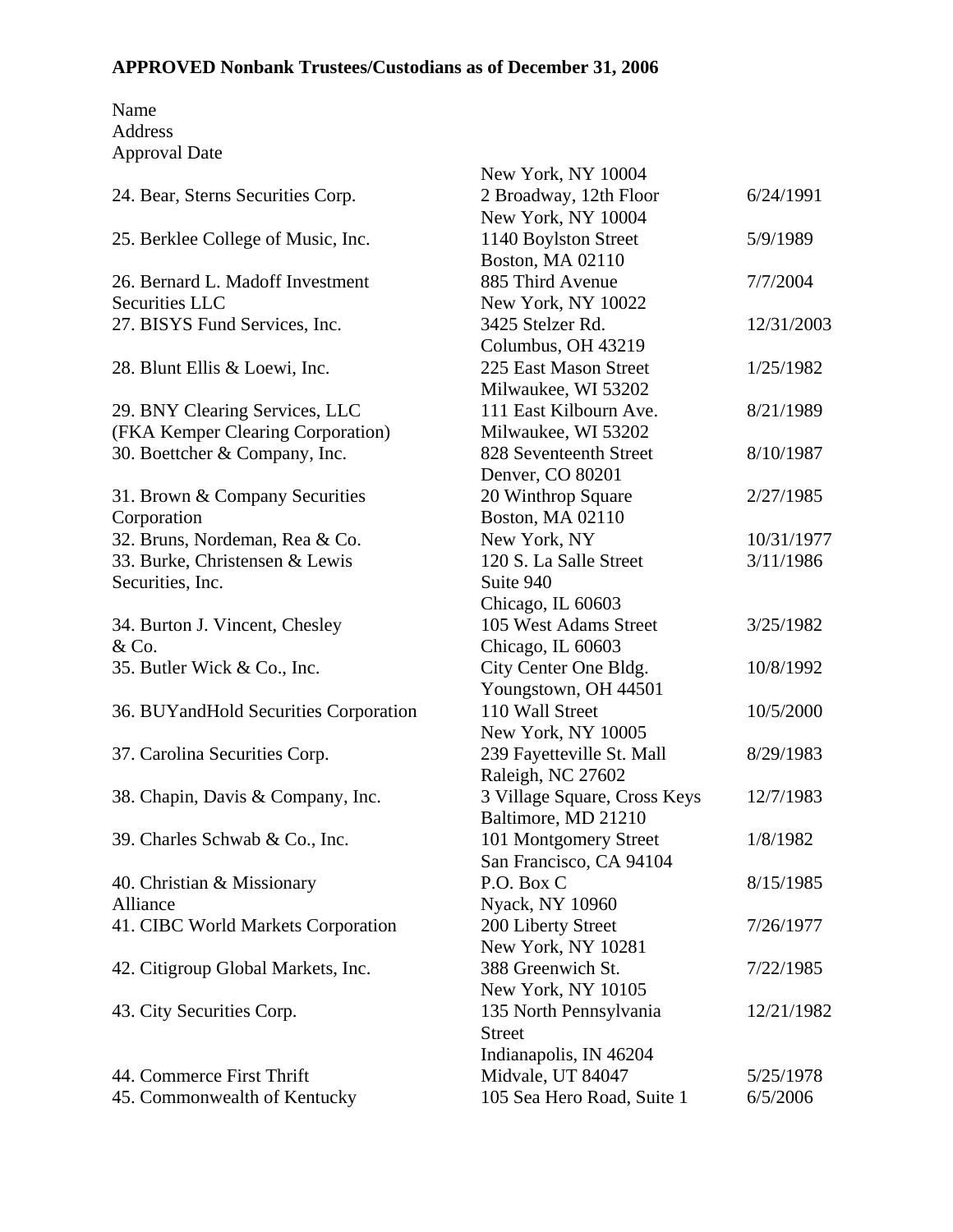|                                         | Frankfort, KY 40601-8862     |            |
|-----------------------------------------|------------------------------|------------|
| 46. Comprehensive Investment            | One Moody Plaza              | 6/16/2000  |
| Services, Inc.                          | Galveston, TX 77550          |            |
| 47. Continental Trust Co.               | 17110 Dallas Parkway         | 2/22/1977  |
|                                         | Suite 200                    |            |
|                                         | Dallas, TX 75248             |            |
| 48. Croatian Fraternal Union Of America | 100 Delaney Drive            | 10/12/2006 |
|                                         | Pittsburgh, PA 15235         |            |
| 49. D. A. Davidson & Co.                | Davidson Building            | 6/11/1982  |
|                                         | 8 Third Street North         |            |
|                                         | Great Falls, MT 59403        |            |
| 50. D.J. St. Germain, Inc.              | 1500 Main Street             | 1/1/1977   |
|                                         | Springfield, MA 01115        |            |
| 51. Davenport & Co. of Virginia, Inc.   | 901 E. Cary Street           | 2/2/1987   |
|                                         | Richmond, VA 23219           |            |
| 52. Davenport & Company LLC             | 901 East Cary Street         | 3/31/1997  |
|                                         | Richmond, VA 23219           |            |
| 53. Deutsche Bank Securities Corp.      | 1290 Avenue of the Americas  | 3/14/1980  |
| d.b.a. C.J. Lawrence Deutsche           | New York, NY 10104           |            |
| 54. Deutsche Bank Securities, Inc.      | 1 South Street               | 4/11/1994  |
|                                         | Baltimore, MD 21203          |            |
| 55. Dougherty, Dawkins, Strand          | 100 South Fifth Street       | 2/22/1986  |
| & Yost, Inc.                            | Suite 2300                   |            |
|                                         | Minneapolis, MN 55402        |            |
| 56. Dresdner Kleinwort Wasserstein      | 75 Wall Street               | 10/9/2002  |
| Securities LLC                          | New York, NY 10005           |            |
| 57. Dreyfus Investment Services Corp.   | Two Mellon Bank Center       | 5/18/1989  |
|                                         | Pittsburgh, PA 15259         |            |
| 58. Duncan-Williams, Inc.               | 5860 Ridgeway Center Parkway | 12/13/1995 |
|                                         | Memphis, TN 38120            |            |
| 59. E*Trade Clearing LLC                | 10951 White Rock Road        | 9/3/2002   |
|                                         | Rancho Cordova, CA 95670     |            |
| 60. E*Trade Securities LLC              | 4500 Bohannon Drive          | 8/30/2002  |
|                                         | Menlo Park, CA 94025         |            |
| 61. E*Trade Securities, Inc.            | 480 California Avenue        | 2/1/1996   |
|                                         | Palo Alto, CA 94306          |            |
| 62. Eads Generoe Trust                  | St. Louis, MO                | 2/3/1977   |
| 63. Edward D. Jones & Co.               | 201 Progress Parkway         | 5/30/1985  |
|                                         | Maryland Height, MO 63043    |            |
| 64. El Paso Electric Co.                | P.O. Box 982                 | 6/15/1983  |
|                                         | El Paso, TX 79960            |            |
| 65. Elan Investment Services, Inc.      | 777 East Wisconsin Avenue    | 12/21/1987 |
|                                         | Milwaukee, WI 53282          |            |
| 66. Emmett A. Larkin Co., Inc.          | 100 Bush Street              | 4/17/1986  |
|                                         |                              |            |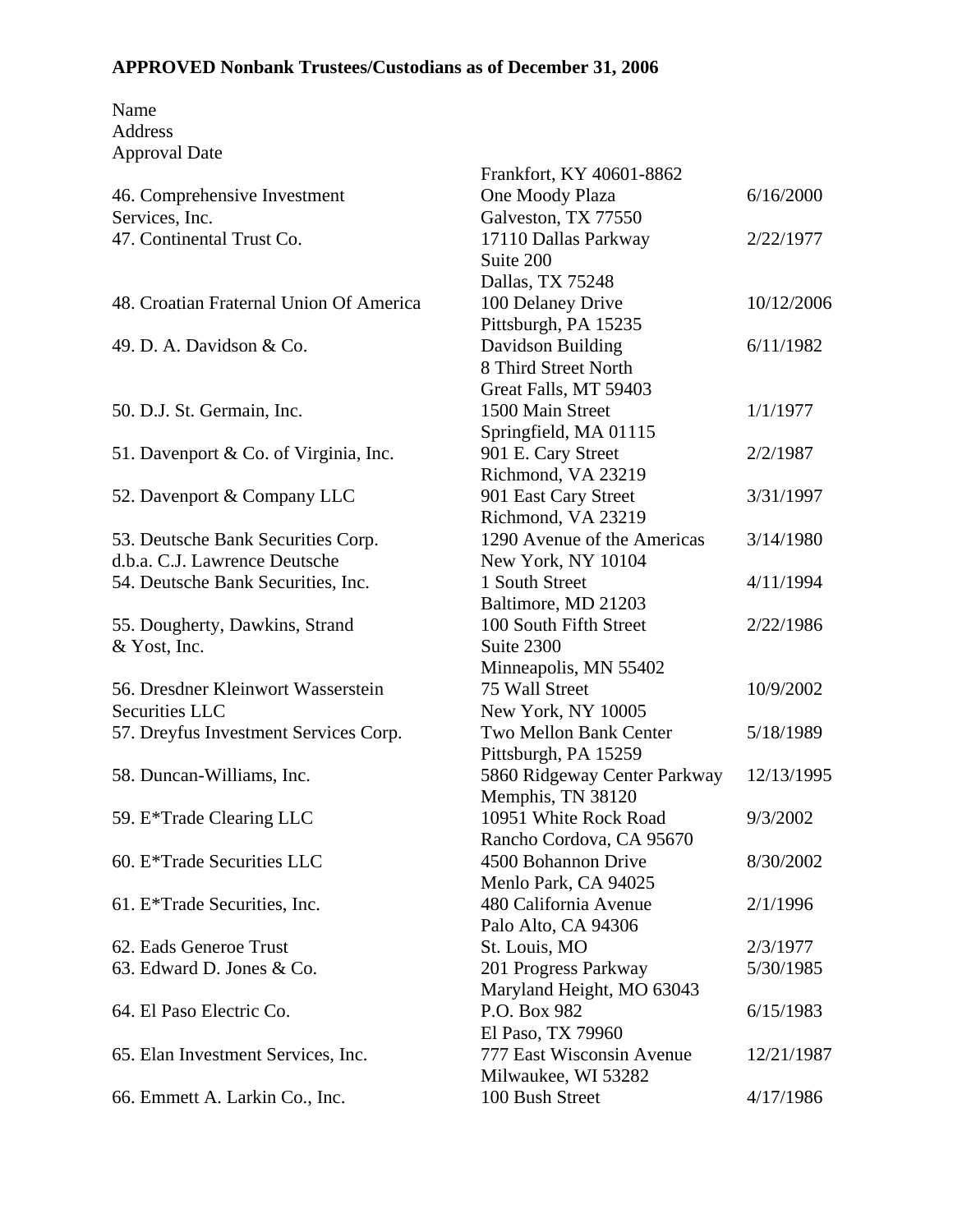|                                       | San Francisco, CA 94104      |            |
|---------------------------------------|------------------------------|------------|
| 67. Eppler, Guerin & Turner,          | 2001 Bryan Tower, Suite 2300 | 9/6/1984   |
| Inc.                                  | Dallas, TX 75201             |            |
| 68. EVEREN Securities, Inc.           | 77 West Wacker Drive         | 11/19/1998 |
|                                       | Chicago, IL 60601-1694       |            |
| 69. Fahnestock & Co., Inc.            | 110 Wall Street              | 4/15/1982  |
| (FKA Edward A. Viner & Co.)           | New York, NY 10005           |            |
| 70. Fechtor, Detwiler & Co.,          | 155 Federal Street           | 3/26/1982  |
| Inc.                                  | <b>Boston, MA 02110</b>      |            |
| 71. Ferris, Baker Watts, Inc.         | 1720 Eye Street, NW          | 12/4/1987  |
| (FKA Ferris & Company)                | Washington, DC 20006         |            |
| 72. Fiduciary Services Corporation    | 310 Commercial Drive         | 10/2/2003  |
|                                       | Savannah, GA 31406           |            |
| 73. Financial Data Services, Inc.     | 400 Atrium Drive             | 11/14/1990 |
|                                       | Somerset, NJ 08873           |            |
| 74. First Albany Corp.                | 41 State Street              | 9/26/1979  |
|                                       | Albany, NY 12207             |            |
| 75. First Clearing Corporation        | 10700 Wheat First Drive      | 4/21/1999  |
|                                       | Glen Allen, VA 23060         |            |
| 76. First Clearing, LLC               | 10700 Wheat First Drive      | 5/30/2003  |
| (FKA First Clearing Corporation)      | Glen Allen, VA 23060         |            |
| 77. First Illinois Capital Corp.      | 424 7th Street               | 5/27/1982  |
|                                       | Plaza 7                      |            |
|                                       | Rockford, IL 61110           |            |
| 78. First Manhattan Co.               | 437 Madison Avenue           | 1/26/1990  |
|                                       | New York, NY 10022           |            |
| 79. First of Michigan Corporation     | 100 Renaissance Center       | 8/31/1994  |
|                                       | 26th Floor                   |            |
|                                       | Detroit, MI 48243            |            |
| 80. Fisery Securities, Inc.           | One Commerce Square          | 11/15/1984 |
|                                       | 2005 Market Street           |            |
|                                       | Philadelphia, PA 19103       |            |
| 81. Fleet Clearing Corporation        | 67 Wall Street               | 12/3/1986  |
|                                       | New York, NY 10005           |            |
| 82. Fleet Norstar Securities, Inc.    | 14 Wall Street               | 8/30/1991  |
|                                       | New York, NY 10005           |            |
| 83. Fleet Securities, Inc.            | 26 Broadway                  | 5/3/1983   |
|                                       | New York, NY 10004           |            |
| 84. Folger, Nolan, Fleming & Douglass | 725 15th Street, N.W.        | 9/16/1981  |
|                                       | Washington, DC 20015         |            |
| 85. Freedom Capital Management        | <b>One Beacon Street</b>     | 8/29/1991  |
| Corporation                           | Boston, MA 02108             |            |
| 86. Freeman Welwood & Co., Inc.       | 1501 Fourth Avenue           | 2/13/1996  |
|                                       | Suite 1700                   |            |
|                                       |                              |            |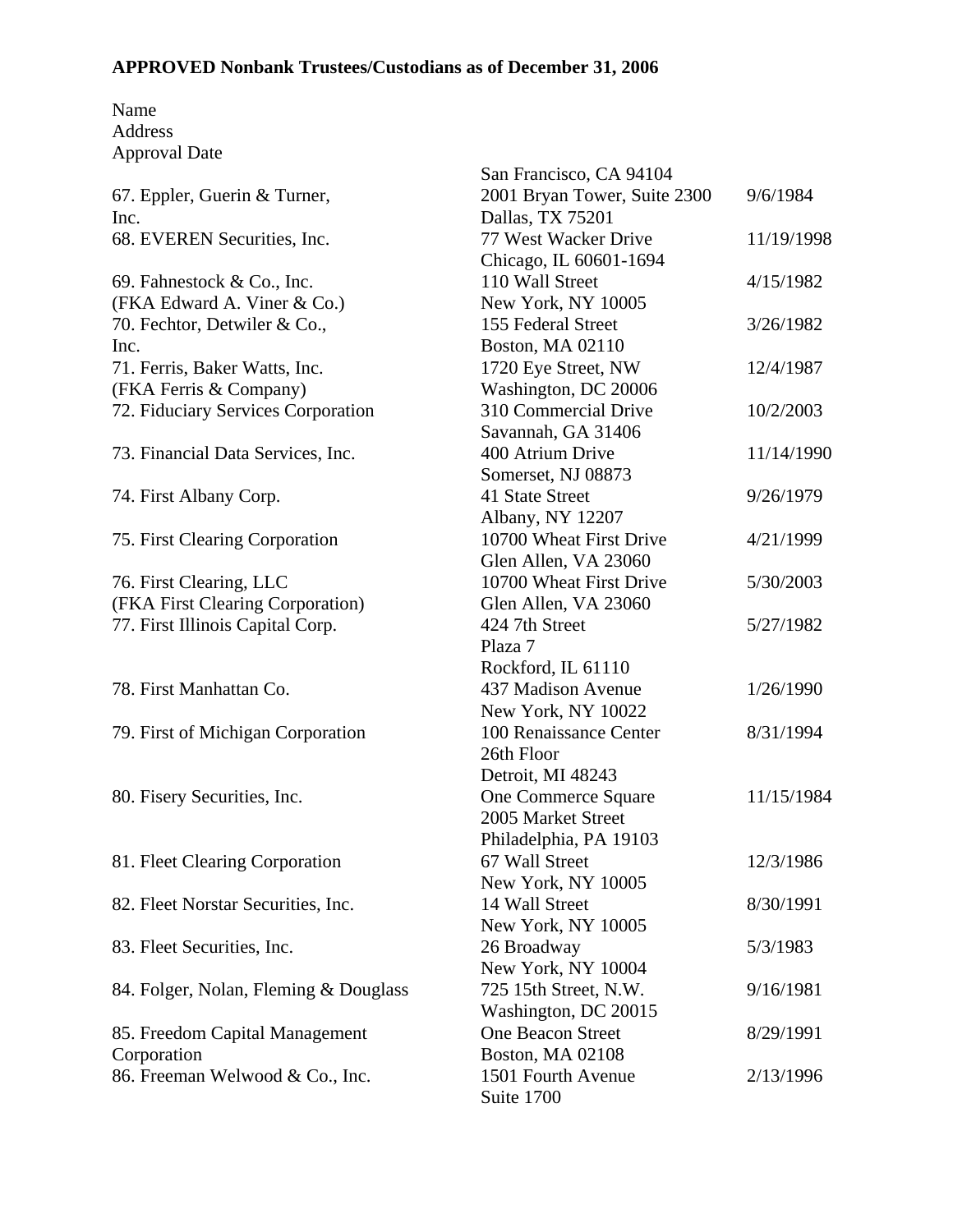|                                         | Seattle, WA 98101            |           |
|-----------------------------------------|------------------------------|-----------|
| 87. General Conference of the Mennonite | 315 South Lincoln            | 3/8/1983  |
| Brethren Churches, Board of Trustees    | Hillsboro, KS 67063          |           |
| 88. Goldman, Sachs & Co.                | 85 Broad Street              | 12/8/1982 |
|                                         | New York, NY 10004           |           |
| 89. Greater Beneficial Union of         | 4254 Clairton Blvd.          | 9/24/2004 |
| Pittsburgh                              | Pittsburgh, PA 15227-3394    |           |
| 90. Greek Catholic Union of the U.S.A.  | 5400 Tuscarawas Rd.          | 5/24/2000 |
|                                         | Beaver, PA 15009-9513        |           |
| 91. Gruntal & Co., Inc.                 | 14 Wall Street               | 6/13/1984 |
|                                         | New York, NY 10005           |           |
| 92. GuideStone Financial Services       | 2401 Cedar Springs Road      | 4/10/2001 |
|                                         | Dallas, TX 75201-1498        |           |
|                                         | 735 Griswold Street          | 12/8/1983 |
| 93. H&R Block Financial Advisors, Inc.  |                              |           |
|                                         | Detroit, MI 48226            |           |
| 94. H.G. Wellington & Co., Inc.         | 14 Wall Street               | 9/13/1993 |
|                                         | New York, NY 10005           |           |
| 95. H.M. Payson & Co.                   | One Portland Square          | 8/20/1987 |
|                                         | P.O. Box 31                  |           |
|                                         | Portland, ME 04112           |           |
| 96. Halpert and Company, Inc.           | 284 Millburn Avenue          | 4/17/1996 |
|                                         | Millburn, NJ 07041           |           |
| 97. Hamilton Investments, Inc.          | 30 North La Salle Street     | 8/6/1982  |
| (FKA Illinois Company, Inc.)            | Chicago, IL 60602            |           |
| 98. Hampshire Funding, Inc.             | One Granite Place            | 5/26/1988 |
|                                         | P.O. Box 2005                |           |
|                                         | Concord, NH 03301            |           |
| 99. Hanifen, Imhoff Clearing Corp.      | 1125 17th Street             | 4/22/1997 |
|                                         | Denver, CO 80217             |           |
| 100. Hanifen, Imhoff, Inc.              | 1125 17th Street, Suite 1700 | 12/3/1985 |
|                                         | Denver, CO 80202             |           |
| 101. Harrisdirect, LLC                  | Harborside Financial Center  | 5/1/2002  |
|                                         | 501 Plaza II                 |           |
|                                         | Jersey City, NJ 07311        |           |
| 102. Hartford Life Insurance Co.        | <b>Hartford Plaza</b>        | 3/3/1982  |
|                                         | Hartford, CT 06106           |           |
| 103. Hartford Securities Distribution   | 200 Hopmeadow Street         | 3/9/2006  |
| Company                                 | Simsbury, CT 06089           |           |
| 104. Hazlett, Burt & Watson, Inc.       | 1300 Chapline Street         | 4/11/1995 |
|                                         | Wheeling, WV 26003           |           |
| 105. HealthEquity, Inc.                 | 5151 East Broadway Boulevard | 2/27/2006 |
|                                         | Suite 510                    |           |
|                                         | Tucson, AZ 85711             |           |
| 106. Heartland Securities, Inc.         | 208 South LaSalle Street     | 3/6/1984  |
|                                         |                              |           |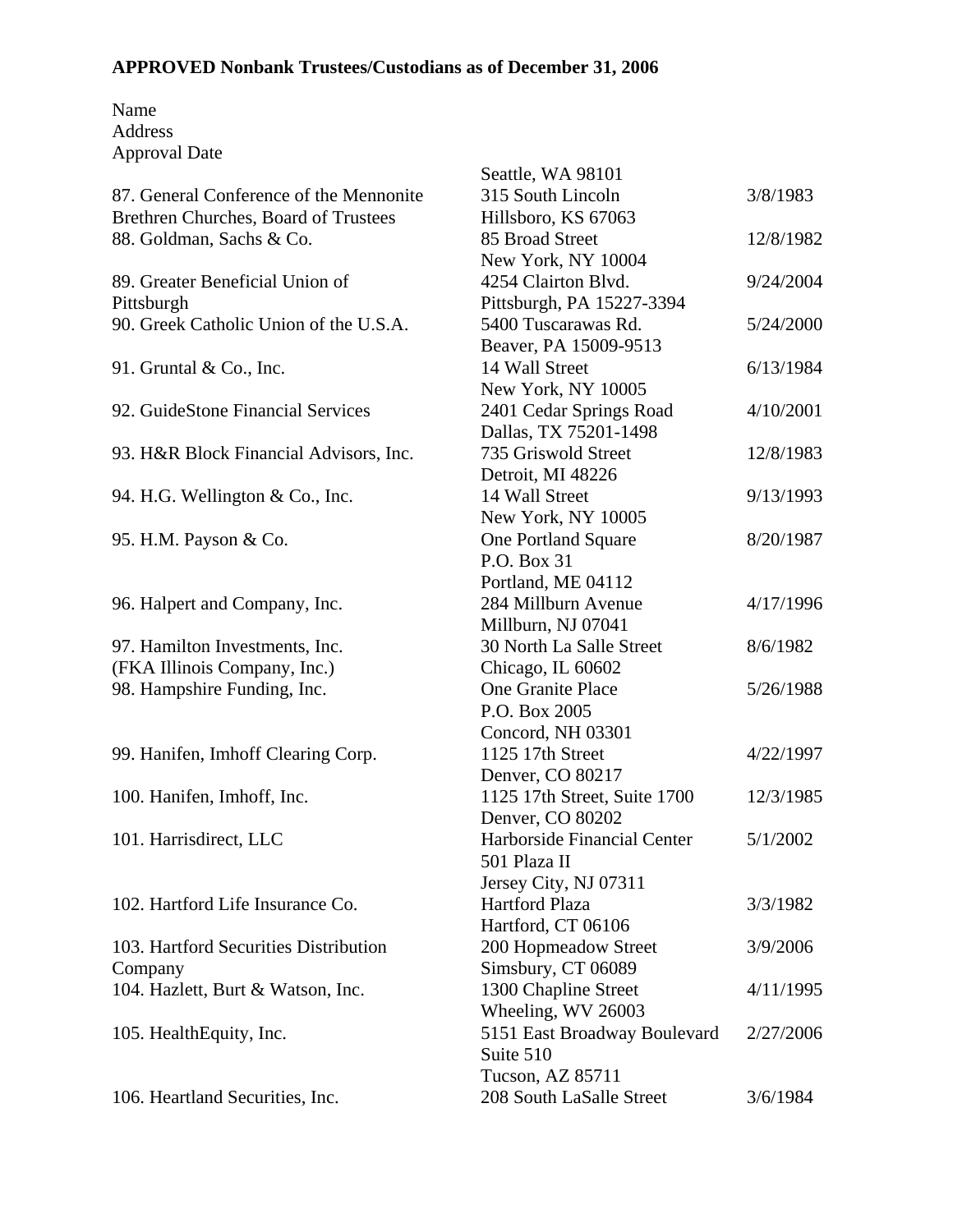| Name                 |  |
|----------------------|--|
| Address              |  |
| <b>Approval Date</b> |  |

|                                         | Chicago, IL 60604        |            |
|-----------------------------------------|--------------------------|------------|
| 107. Henry Scott, Inc.                  | Philadelphia, PA         | 3/23/1982  |
| 108. Herzfeld & Stern, Inc.             | 30 Broad Street          | 12/12/1984 |
|                                         | New York, NY 10004       |            |
| 109. Herzog, Heine, Geduld, Inc.        | 26 Broadway              | 2/11/1982  |
|                                         | New York, NY 10004       |            |
| 110. Holt & Collins                     | 188 Embarcadero          | 9/8/1988   |
|                                         | Suite 760                |            |
|                                         | San Francisco, CA 94105  |            |
| 111. Home Life Financial Assurance      | 2400 West Bay Drive      | 11/13/1986 |
| Corporation                             | Largo, FL 33540          |            |
| 112. Howard, Weil, Labouisse,           | 1100 Paydrus Street      | 12/28/1987 |
| Friedrichs, Inc.                        | Suite 900                |            |
|                                         | New Orleans, LA 70163    |            |
| 113. Huntleigh Securities Corporation   | 222 South Central Avenue | 10/22/1997 |
|                                         | St. Louis, MO 63102      |            |
| 114. I.M. Simon & Co.                   | 7730 Forsyth Blvd.       | 11/3/1981  |
|                                         | Clayton, MO 63105        |            |
| 115. iClearing, LLC                     | 100 Wood Avenue South    | 2/7/2001   |
|                                         | Iselin, NJ 08830         |            |
| 116. Integrated Fund Services, Inc.     | 221 East Fourth Street   | 5/15/2003  |
|                                         | Suite 300                |            |
|                                         | Cincinnati, OH 45202     |            |
| 117. Investment Advisers, Inc.          | 1100 Dain Tower          | 10/9/1981  |
|                                         | Minneapolis, MN 55440    |            |
| 118. ISDA Fraternal Association         | 419 Wood Street          | 10/28/2004 |
|                                         | Pittsburgh, PA 15222     |            |
| 119. Isler, Colling & McAdams           | Portland, OR             | 10/5/1978  |
| 120. J.C. Bradford & Co.                | 330 Commerce Street      | 2/28/1982  |
|                                         | Nashville, TN 37201      |            |
| 121. J.J.B. Hilliard, W.L. Lyons, Inc.  | Hilliard Lyons Center    | 2/11/1992  |
|                                         | 501 South Fourth St.     |            |
|                                         | Louisville, KY 40202     |            |
| 122. Jacob Engle Foundation, Inc. (The) | P.O. Box 1136            | 3/25/1983  |
|                                         | Upland, CA 91786         |            |
| 123. Janney Montgomery Scott, Inc.      | 1801 Market Street       | 3/23/1982  |
|                                         | Philadelphia, PA 19103   |            |
| 124. Jefferson Pilot Investor Services, | 100 North Greene Street  | 10/22/1979 |
| Inc.                                    | Greensboro, NC 27401     |            |
| 125. Jesup, Josephthal & Co., Inc.      | One Whitehall Street     | 12/18/1990 |
|                                         | New York, NY 10004       |            |
| 126. John Hancock Clearing Corporation  | 200 Liberty Street       | 3/21/1991  |
|                                         | New York, NY 10281       |            |
| 127. John Hancock Mutual Life Insurance | John Hancock Place       | 8/24/1993  |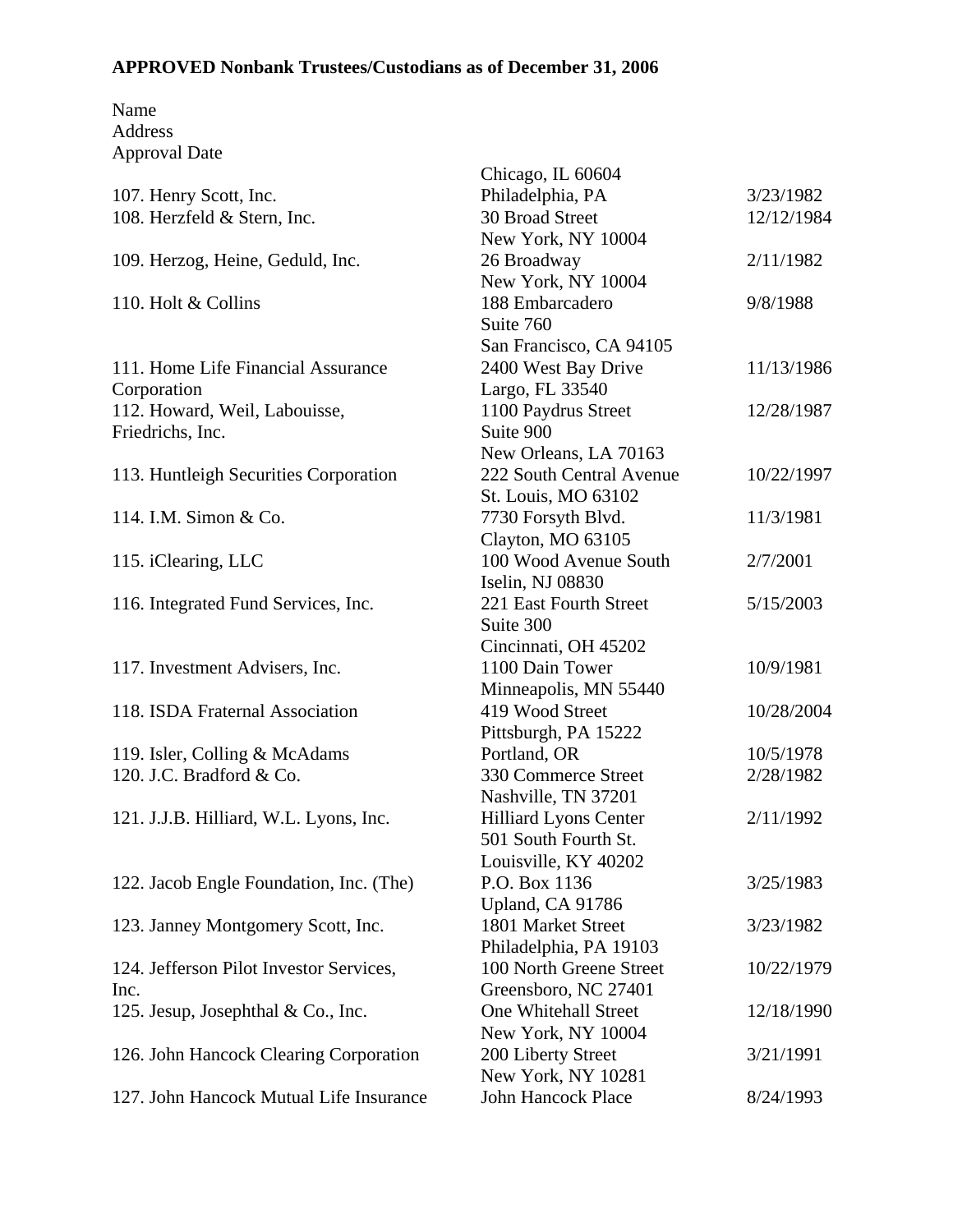| Name                                    |                                          |            |
|-----------------------------------------|------------------------------------------|------------|
| Address                                 |                                          |            |
| <b>Approval Date</b>                    |                                          |            |
| Company                                 | 200 Clarendon Street                     |            |
|                                         | Boston, MA 02117                         |            |
| 128. Juran & Moody, Inc.                | Minnesota Mutual Life Center             | 5/27/1994  |
|                                         | 400 North Robert Street                  |            |
|                                         | Suite 800                                |            |
|                                         | Saint Paul, MN 55101                     |            |
| 129. Kagin Numismatic Services, Ltd.    | 1000 Insurance Exchange Bldg.            | 3/18/1980  |
|                                         | Des Moines, IA 50309                     |            |
| 130. KH Funding Company                 | 10801 Lockwood Drive                     | 2/13/2002  |
|                                         | Suite 370                                |            |
|                                         | Silver Spring, MD 20901                  |            |
| 131. Kirkpatrick, Pettis, Smith,        | 1623 Farnam Street                       | 8/18/1981  |
| Polian, Inc.                            | Suite 700                                |            |
|                                         | Omaha, NE 68102                          |            |
| 132. L.F. Rothchild, Unterberg, Towbin  | 55 Water Street                          | 12/23/1985 |
|                                         | New York, NY 10041                       |            |
| 133. Legg Mason Wood Walker, Inc.       | 111 S. Calvert Street                    | 6/4/1985   |
|                                         | P.O. Box 1476                            |            |
|                                         | Baltimore, MD 21203                      |            |
| 134. Lehman Brothers, Inc.              | 200 Vesey Street                         | 12/20/2000 |
|                                         | New York, NY 10285                       |            |
| 135. Lester Sumrall Evangelistic        | 530 East Ireland Road                    | 9/2/1988   |
| Association, Inc.                       | South Bend, IN 46614                     |            |
| 136. Liberty Life Insurance Co.         | P.O. Box 789                             | 9/3/1982   |
|                                         | Greenville, SC 29602                     |            |
| 137. Manley, Bennett, McDonald & Co.    | St. Louis, MO                            | 1/1/1977   |
| 138. McDonald & Company Securities,     | 580 Walnut Street                        | 12/15/1983 |
| Inc.                                    | Cincinnati, OH 45202                     |            |
| 139. MEGA Life and Health Insurance     | 501 West Interstate 44                   | 5/29/1991  |
| Company                                 | Service Road                             |            |
| 140. Menold, Crawford, Hippler & Co.    | 23930 Michigan Ave.                      | 12/9/1988  |
|                                         | Dearborn, MI 40126                       |            |
| 141. Merrill, Lynch, Pierce, Fenner     | 1700 Merrill Lynch Drive                 | 8/3/1987   |
| & Smith, Inc.                           | <b>MSC 0703</b>                          |            |
|                                         | Pennington, NJ 08534                     |            |
| 142. Merrimack Valley Investment, Inc.  | 367 Kingsbury Ave.                       | 9/28/1984  |
|                                         | Haverhill, MA 01830                      |            |
| 143. Mesirow Financial, Inc.            | 350 N. Clark Street                      | 5/28/1982  |
|                                         | Chicago, IL 60610                        |            |
|                                         | One Madison Avenue                       | 1/28/1987  |
| 144. Metropolitan Life Insurance Co.    | New York, NY 10010                       |            |
|                                         |                                          | 11/10/1976 |
| 145. Metropolitan Mortgage & Securities | W. 292 Sprague Ave.<br>Spokane, WA 99204 |            |
| Corporation                             |                                          |            |
| 146. Mid-Ohio Securities Corp.          | 225 Burns Road                           | 1/28/1983  |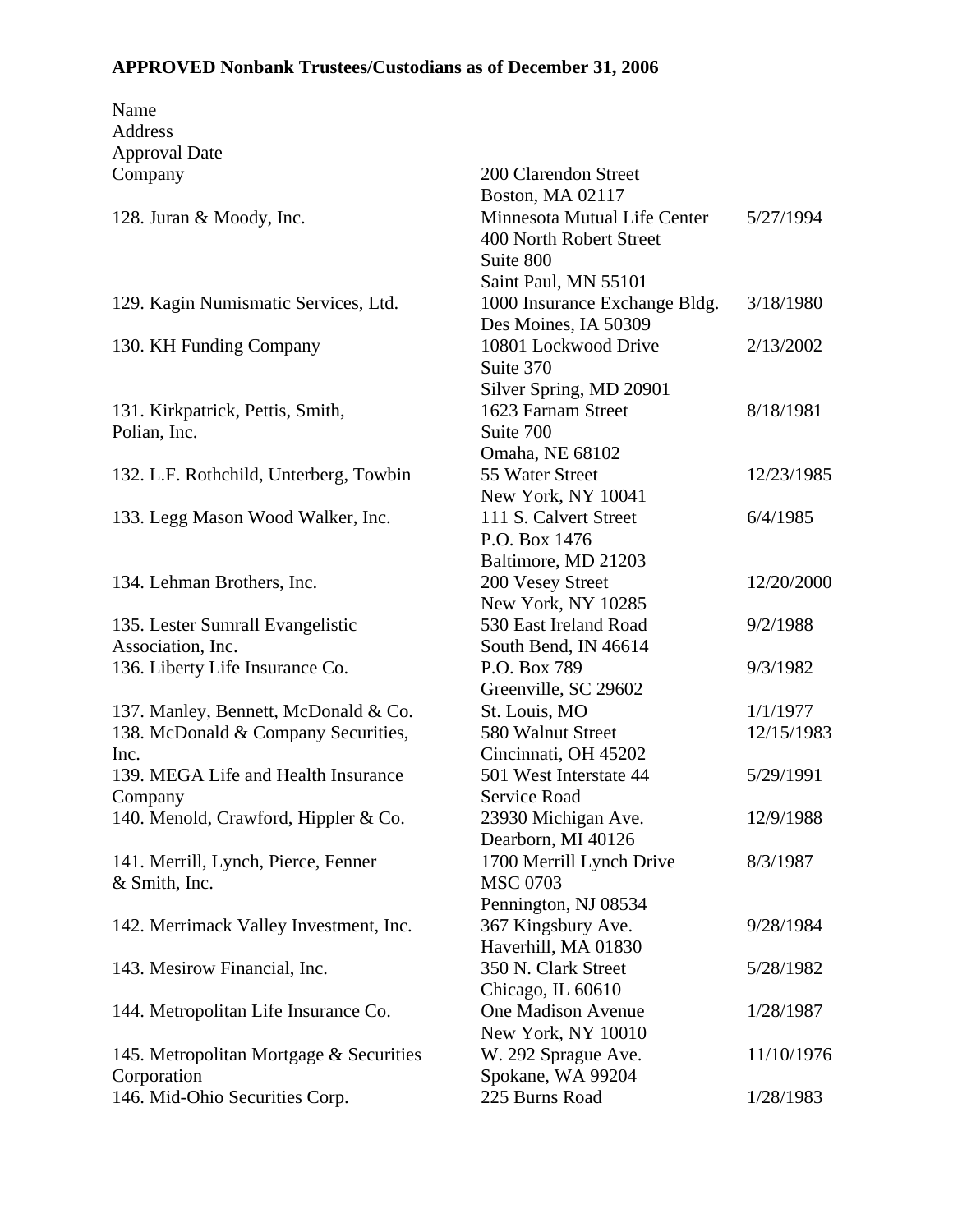|                                         | Elyria, OH 44036          |            |
|-----------------------------------------|---------------------------|------------|
| 147. Mid-States Enterprises, Inc.       | Carroll, IA               | 12/30/1976 |
| 148. Miller Johnson & Kuehn, Inc.       | 5500 Wayzata Blvd.        | 11/15/2000 |
|                                         | Minneapolis, MN 55416     |            |
| 149. Milwaukee Company (The)            | 250 East Wisconsin Avenue | 9/15/1986  |
|                                         | Milwaukee, WI 53202       |            |
| 150. MKI Securities Corp.               | 61 Broadway               | 4/17/1985  |
|                                         | New York, NY 10006        |            |
| 151. Money Management Associates        | 4922 Fairmont Avenue      | 5/26/1987  |
|                                         | Bethesda, MD 20814        |            |
| 152. Moody Bible Institute of Chicago   | 820 N. La Salle Boulevard | 4/25/2003  |
|                                         | Chicago, IL 60610-3284    |            |
| 153. Moore & Schley, Cameron & Co.      | Two Broadway              | 11/15/1977 |
|                                         | New York, NY 10004        |            |
| 154. Morgan Keegan & Company, Inc.      | Morgan Keegan Tower       | 1/27/1982  |
|                                         | <b>Fifty Front Street</b> |            |
|                                         | Memphis, TN 38108         |            |
| 155. Morgan Stanley & Co. Incorporated  | 1585 Broadway             | 3/22/2004  |
|                                         | New York, NY 10036        |            |
| 156. Morgan Stanley DW Inc.             | 1585 Broadway             | 5/29/1986  |
|                                         | New York, NY 10036        |            |
| 157. Mortgage Loan Services, Inc.       | 780 Lynnhaven Parkway     | 3/15/1995  |
|                                         | Suite 200                 |            |
|                                         | Virginia Beach, VA 23452  |            |
| 158. Moseley, Hallgarten, Estabrook &   | One New York Plaza        | 12/10/1985 |
| Weeden, Inc.                            | New York, NY 10004        |            |
| 159. Murphy Favre, Inc.                 | W. 601 Riverside          | 8/2/1976   |
|                                         | 9th Floor                 |            |
|                                         | Spokane, WA 99201         |            |
| 160. Mutual Service Cooperative         | Two Pine Tree Drive       | 6/6/1996   |
|                                         | Arden Hills, MN 55112     |            |
| 161. Myriad Corporation                 | 1400 50th Street West     | 7/20/1977  |
|                                         | Des Moines, IA 50265      |            |
| 162. National Bank of Greece, S.A.      | 33 State Street           | 2/4/1988   |
|                                         | Boston, MA 02109          |            |
| 163. National Covenant Properties       | 5701 N. Francisco Dr.     | 6/30/1978  |
|                                         | Chicago, IL 60625         |            |
| 164. National Investor Services Corp.   | 44 Wall Street            | 3/18/1996  |
|                                         | New York, NY 10005        |            |
| 165. National Slovak Society of the     | 351 Valley Brook Road     | 10/28/2004 |
| U.S.A.                                  | McMurray, PA 15317-3337   |            |
| 166. Nationwide Advisory Services, Inc. | One Nationwide Plaza      | 9/25/1985  |
| (Nationwide Financial Services, Inc.)   | Columbus, OH 43216        |            |
| 167. Nationwide Credit Union            | One Nationwide Plaza      | 4/13/1978  |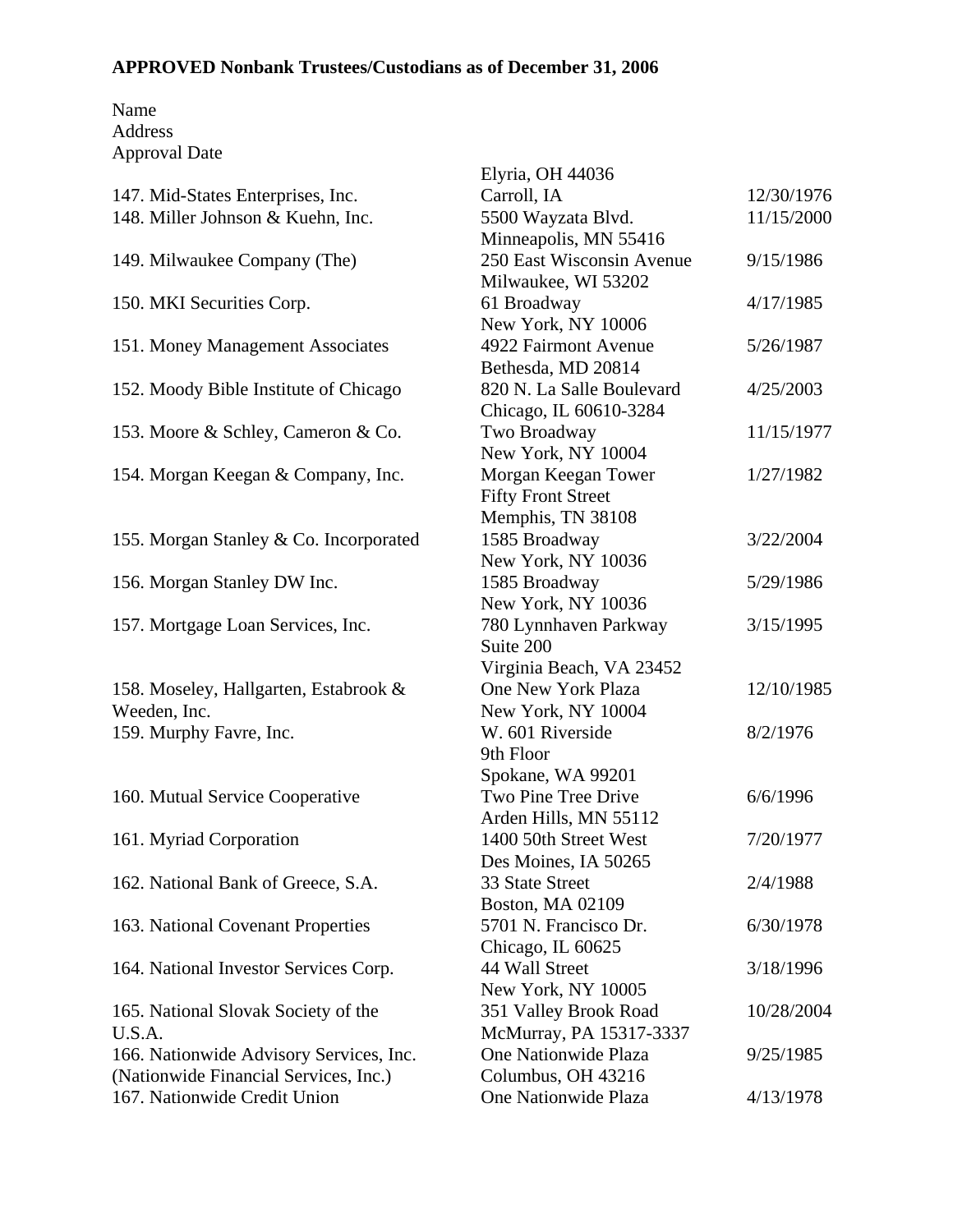|                                         | Columbus, OH 43216          |           |
|-----------------------------------------|-----------------------------|-----------|
| 168. NBC Securities, Inc.               | 1927 First Avenue North     | 7/16/1996 |
|                                         | Birmingham, AL 35203        |           |
| 169. Neuberger & Berman                 | 522 Fifth Ave.              | 10/4/1983 |
|                                         | New York, NY 10036          |           |
| 170. Newhard, Cook & Co.                | 300 North Broadway          | 6/4/1985  |
|                                         | St. Louis, MO 63102         |           |
| 171. Oberweis Securities, Inc.          | 841 North Lake Street       | 2/11/1985 |
|                                         | Aurora, IL 60506            |           |
| 172. Parker/Hunter, Inc.                | 600 Grant Street            | 6/15/1990 |
|                                         | Pittsburgh, PA 15219        |           |
| 173. Partnership Services, Inc.         | 5520 LBJ Freeway            | 3/31/1993 |
|                                         | Suite 430                   |           |
|                                         | Dallas, TX 75240            |           |
| 174. Peninsular Securities Co.          | <b>Waters Building</b>      | 1/28/1985 |
|                                         | Grand Rapids, MI 49503      |           |
| 175. Penson Financial Services, Inc.    | 1700 Pacific Avenue         | 6/9/2005  |
|                                         | Suite 1400                  |           |
|                                         | Dallas, TX 75201            |           |
| 176. Perelman-Carley & Associates, Inc. | <b>Twin Towers</b>          | 1/13/1989 |
|                                         | 3000 Farnam Street          |           |
|                                         | Omaha, NE 68131             |           |
| 177. Perkins Coie LLP                   | 1201 Third Avenue           | 8/2/2004  |
|                                         | Suite 4800                  |           |
|                                         | Seattle, WA 98101-3099      |           |
| 178. Pershing LLC                       | One Pershing Plaza          | 12/4/1985 |
|                                         | Jersey City, NJ 07399       |           |
| 179. Pflueger & Baerwald, Inc.          | Mills Building              | 11/9/1981 |
|                                         | 220 Montgomery Street       |           |
|                                         | Room 1000                   |           |
|                                         | San Francisco, CA 94104     |           |
| 180. PFS Investments, Inc.              | 3120 Breckenridge Boulevard | 9/28/1995 |
|                                         | Duluth, GA 30199            |           |
| 181. Pioneer Financial Services, Inc.   | 4233 Roanoke Road           | 1/25/1985 |
|                                         | Kansas City, MO 64111       |           |
| 182. Pioneer Investment Management USA  | 60 State Street             | 2/21/1986 |
|                                         | <b>Boston, MA 02109</b>     |           |
| 183. Piper Jaffray & Co.                | Piper Jaffray Center        | 4/21/1982 |
|                                         | 800 Nicollet Mall           |           |
|                                         | Minneapolis, MN 55402-7020  |           |
| 184. Polish Falcons of America          | 615 Iron City Drive         | 11/3/2004 |
|                                         | Pittsburgh, PA 15205-4397   |           |
| 185. Prescott, Ball & Turben, Inc.      | 1331 Euclid Ave.            | 1/27/1983 |
|                                         | Cleveland, OH 44115         |           |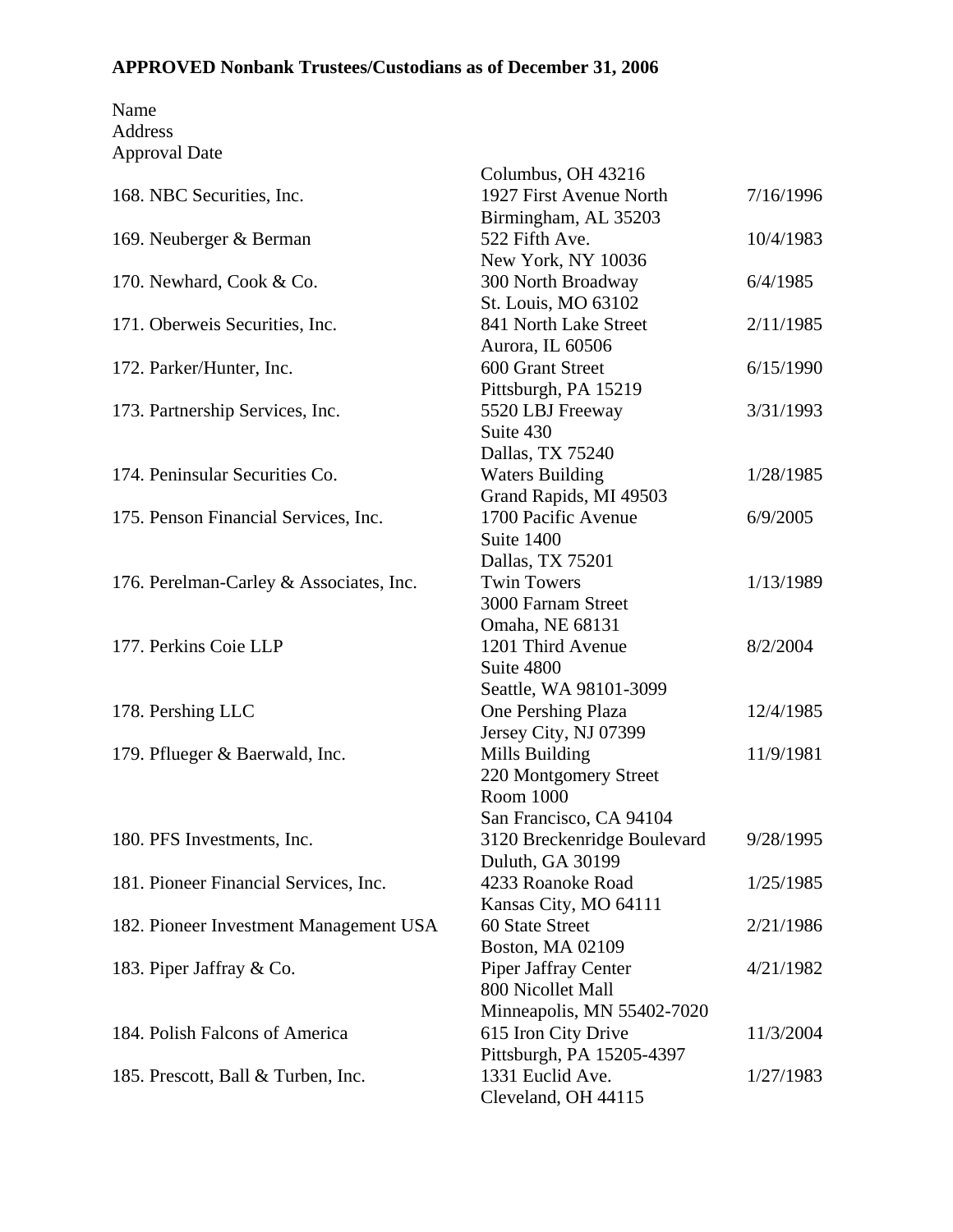| Name                                     |                            |            |
|------------------------------------------|----------------------------|------------|
| Address                                  |                            |            |
| <b>Approval Date</b>                     |                            |            |
| 186. Prime Vest Financial Services, Inc. | 400 First Street South     | 12/8/1993  |
|                                          | St. Cloud, MN 56301-3600   |            |
| 187. Principal Life Insurance Company    | 711 High Street            | 7/27/1988  |
|                                          | Des Moines, IA 50392-0001  |            |
| 188. PWMCO, LLC                          | 310 South Michigan Avenue  | 1/6/2005   |
|                                          | Chicago, IL 60604          |            |
| 189. R. Rowland & Co., Inc.              | St. Louis, MO              | 3/29/1984  |
| 190. R.G. Dickinson & Co.                | 200 Des Moines Building    | 7/20/1983  |
|                                          | 405 6th Ave.               |            |
|                                          | Des Moines, IA 50309       |            |
| 191. R.J. Steichen & Company             | Midwest Plaza, Suite 100   | 5/21/1993  |
|                                          | 801 Nicolett Mall          |            |
|                                          | Minneapolis, MN 55402-2526 |            |
| 192. Raymond James & Associates, Inc.    | 880 Carillon Parkway       | 4/26/1982  |
|                                          | P.O. Box 12749             |            |
|                                          | St. Petersburg,            |            |
|                                          | FL 33733-2749              |            |
| 193. Raymond James & Associates, Inc.    | 880 Carillon Parkway       | 3/8/1982   |
|                                          | P.O. Box 12749             |            |
|                                          | St. Petersburg,            |            |
|                                          | FL 33733-2749              |            |
| 194. RBC Dain Rauscher, Inc.             | Dain Rauscher Plaza        | 3/2/1998   |
|                                          | 60 South Sixth Street      |            |
|                                          | Minneapolis, MN 55402-4422 |            |
| 195. RBC Dain Rauscher, Inc.             | Dain Rauscher Plaza        | 1/22/1982  |
|                                          | 60 South Sixth Street      |            |
|                                          | Minneapolis, MN 55402-4422 |            |
| 196. Regan MacKenzie, Incorporated       | 999 Third Avenue           | 8/31/1989  |
|                                          | Suite 4300                 |            |
|                                          | Seattle, WA 98104          |            |
| 197. Regions Investment Company, Inc.    | 2011 Fourth Avenue North   | 7/20/2000  |
|                                          | Birmingham, AL 35203       |            |
| 198. Reserve Management Company, Inc.    | 810 Seventh Avenue         | 10/18/1989 |
|                                          | New York, NY 10019         |            |
| 199. Robert W. Baird & Co., Inc.         | 777 East Wisconsin Avenue  | 6/10/2004  |
|                                          | Milwaukee, WI 53202        |            |
| 200. Robert W. Baird & Co., Inc.         | 777 E. Wisconsin Avenue    | 7/31/1986  |
|                                          | Milwaukee, WI 53202        |            |
| 201. Robinson-Humphrey Co., Inc. (The)   | Two Peachtree Street, N.W. | 5/24/1982  |
|                                          | Atlanta, GA 30383          |            |
| 202. Romano Bros. & Co.                  | 820 Davis Street           | 9/28/1984  |
|                                          | Evanston, IL 60201         |            |
| 203. Rose & Company Investment           | 141 West Jackson Blvd.     | 4/14/1982  |
| Brokers, Inc.                            | Chicago, IL 60604          |            |
|                                          |                            |            |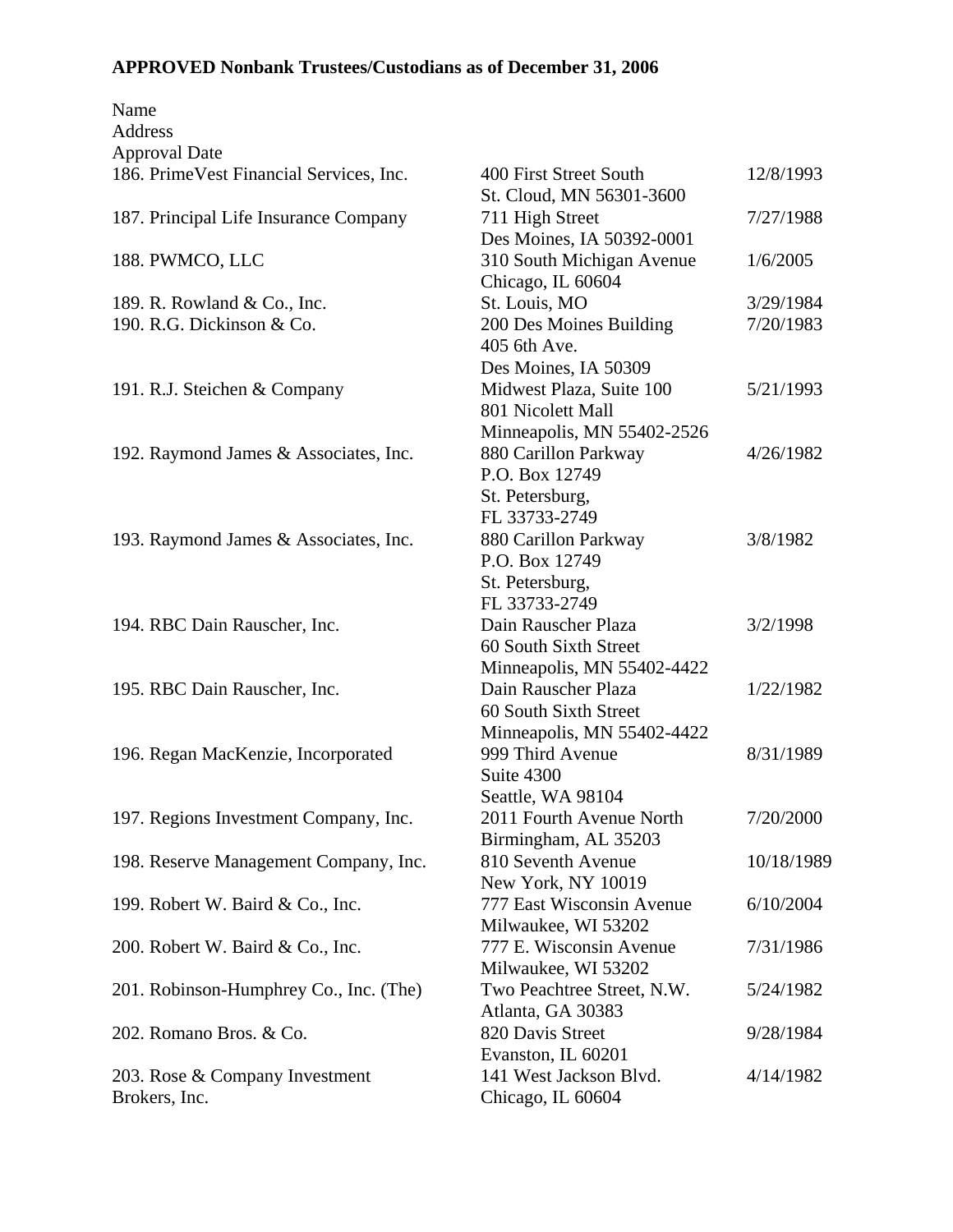| Name                                   |                              |            |
|----------------------------------------|------------------------------|------------|
| Address                                |                              |            |
| <b>Approval Date</b>                   |                              |            |
| 204. Rotan Mosle, Inc.                 | 1500 S. Tower Pennzoil Place | 5/6/1980   |
|                                        | P.O. Box 3226                |            |
|                                        | Houston, TX 77001            |            |
| 205. Rushmore Investment Brokers, Inc. | 4922 Fairmont Avenue         | 9/24/1986  |
|                                        | Bethesda, MD 20814           |            |
| 206. Sanford C. Bernstein & Co., Inc.  | 767 Fifth Avenue             | 11/13/1986 |
|                                        | New York, NY 10153           |            |
| 207. Santa Ana City Employees          | 800 West Santa Ana Blyd.     | 3/25/1982  |
| <b>Credit Union</b>                    | Santa Ana, CA 92701          |            |
| 208. Saturna Capital Corporation       | 101 Prospect Street          | 3/28/1991  |
|                                        | Bellingham, WA 98227-2838    |            |
| 209. SBCI Swiss Bank Corporation       | 222 Broadway, 4th Floor      | 2/11/1992  |
| Investment Banking, Inc.               | New York, NY 10038           |            |
| 210. SBM Financial Services, Inc.      | 8400 Normandale Lake Blvd.   | 5/13/1995  |
|                                        | Suite 1150                   |            |
|                                        | Minneapolis, MN 55437        |            |
| 211. Scott & Stringfellow, Inc.        | 823 E. Main Street           | 5/5/1999   |
| (FKA Craige, Inc.)                     | Richmond, VA 23219           |            |
| 212. Scottsdale Securities, Inc.       | 12855 Flushing Meadow        | 10/9/1996  |
|                                        | St. Louis, MO 63131          |            |
| 213. Securities America, Inc.          | 7100 West Center Road        | 9/21/2006  |
|                                        | Suite 500                    |            |
|                                        | Omaha, NE 68106-2798         |            |
| 214. Securities Management Research,   | Two Moody Plaza              | 6/22/1978  |
| Inc.                                   | Galveston, TX 77550          |            |
| 215. Security Management Company, LLC  | 700 SW Harrison Street       | 8/14/1996  |
| (Formerly, Security Management Co.)    | Topeka, KS 66636-0001        |            |
| 216. SG Cowen Securities Corporation   | 1221 Avenue of the Americas  | 6/30/1998  |
|                                        | New York, NY 10020           |            |
| 217. ShareBuilder Securities           | 1000 124th Avenue, NE        | 4/15/2003  |
| Corporation                            | Bellevue, WA 98005           |            |
| 218. SMA Services, Inc.                | 35 Lakeshore Drive           | 8/27/1998  |
|                                        | Birmingham, AL 35209         |            |
| 219. Smith, Moore & Co.                | 400 Locust Street            | 1/18/1983  |
|                                        | St. Louis, MO 63102          |            |
| 220. Southwest Securities, Inc.        | <b>Renaissance Tower</b>     | 12/9/1992  |
|                                        | 1201 Elm Street              |            |
|                                        | Suite 4300                   |            |
|                                        | Dallas, TX 75270             |            |
| 221. Spear Rees & Co.                  | 505 North Brand Boulevard    | 1/13/1988  |
|                                        | <b>Sixteenth Floor</b>       |            |
|                                        | Glendale, CA 91203           |            |
| 222. Spear, Leeds & Kellog             | 120 Broadway                 | 3/29/1996  |
|                                        | New York, NY 10271           |            |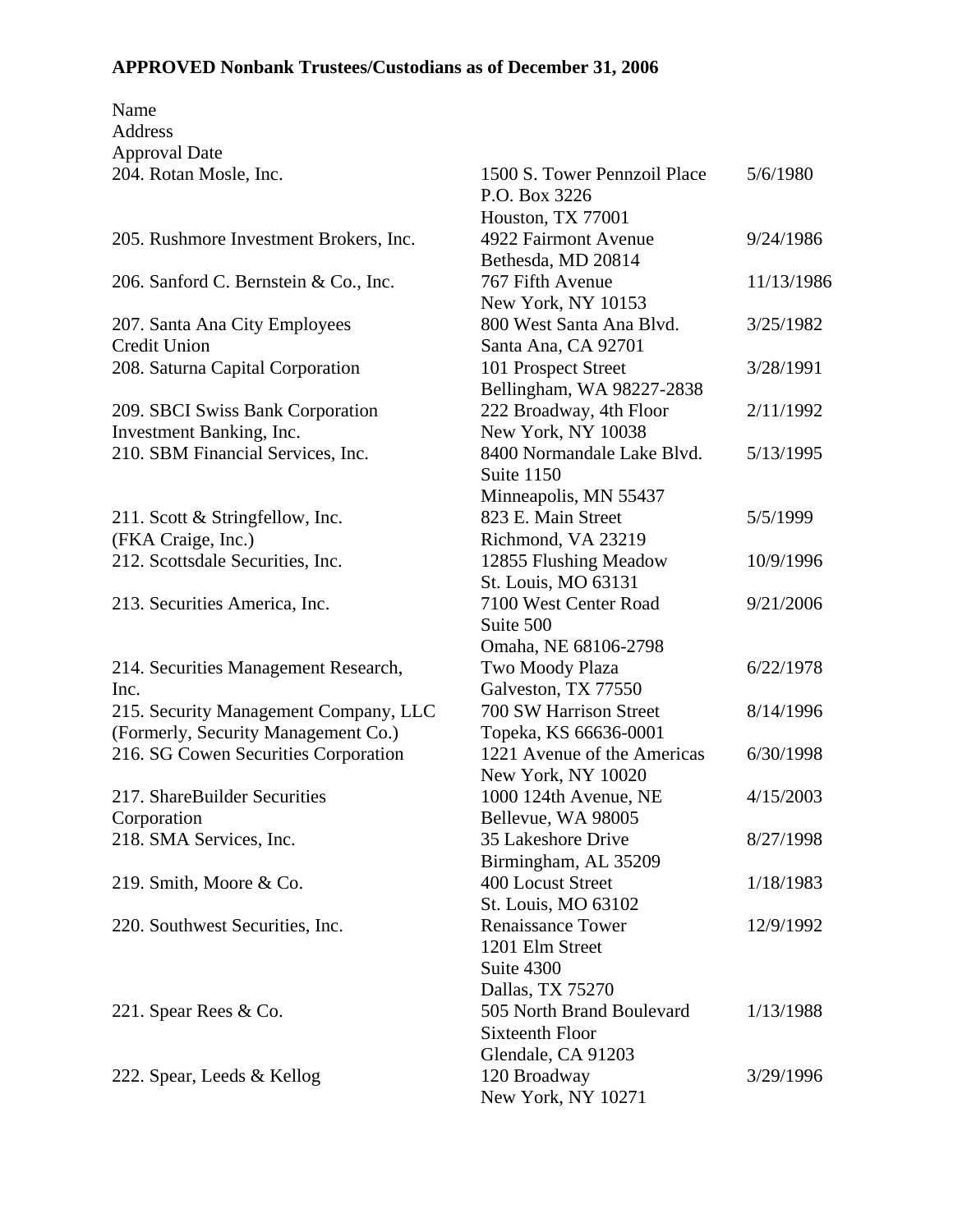| Name<br><b>Address</b>                  |                              |            |
|-----------------------------------------|------------------------------|------------|
| <b>Approval Date</b>                    |                              |            |
| 223. State Bond and Mortgage Company    | 8500 Normandale Lake         | 12/21/1990 |
|                                         | <b>Boulevard</b>             |            |
|                                         | Minneapolis, MN 55437        |            |
| 224. State Employees Credit Union       | 801 Hillsborough Street      | 1/1/1977   |
|                                         | P.O. Box 26807               |            |
|                                         | Raleigh, NC 27611-6807       |            |
| 225. State Farm Investment Management   | One State Farm Plaza         | 9/22/1999  |
| Corporation                             | Bloomington, IL 61410        |            |
| 226. Stephens, Inc.                     | 111 Center Street            | 12/4/1987  |
|                                         | Little Rock, AR 72201        |            |
| 227. Stern Brothers & Co.               | 1100 Main Street, Suite 2200 | 12/15/1987 |
|                                         | Kansas City, MO 64199        |            |
| 228. Sterne, Agee & Leach, Inc.         | 1500 Am South-Sonat Tower    | 9/11/1981  |
|                                         | Birmingham, AL 35203         |            |
| 229. Stifel, Nicolaus & Co., Inc.       | 500 North Broadway           | 9/9/1981   |
|                                         | St. Louis, MO 63102          |            |
| 230. Summit Discount Brokerage          | 1457 MacArthur Road          | 4/4/1990   |
| (FKA Lehigh Securities Corp.)           | Lehigh Valley, PA 18002      |            |
| 231. Sunpoint Securities, Inc.          | 911 W. Loop 281              | 4/1/1998   |
|                                         | Longview, TX 75604           |            |
| 232. SunTrust Capital Markets, Inc.     | 3333 Peachtree Road, NE      | 5/27/1982  |
|                                         | Atlanta, GA 30326            |            |
| 233. Sutro & Company, Inc.              | 201 California Street        | 12/8/1988  |
|                                         | San Francisco, CA 94111-5096 |            |
| 234. Swiss American Securities, Inc.    | 100 Wall Street              | 12/2/1980  |
|                                         | New York, NY 10005           |            |
| 235. Texas First Securities Corporation | 1360 Post Oak Blvd.          | 11/17/1988 |
|                                         | Suite 120                    |            |
|                                         | Houston, TX 77056            |            |
| 236. TIAA-CREF Individual &             | 730 Third Avenue             | 9/9/2002   |
| Institutional Services, Inc.            | New York, NY 10017           |            |
| 237. Tucker Anthony, Incorporated       | One Beacon Street            | 10/23/1980 |
|                                         | <b>Boston, MA 02108</b>      |            |
| 238. UBS Financial Services, Inc.       | 1285 Avenue of the Americas  | 5/12/1989  |
| (FKA UBS Paine Webber, Inc.)            | New York, NY 10019           |            |
| 239. UBS Financial Services, Inc.       | 1285 Avenue of the Americas  | 8/26/2004  |
| (FKA UBS Paine Webber, Inc.)            | New York, NY 10019           |            |
| 240. Ukrainian National Association     | 2200 Route 10                | 9/24/2004  |
| 241. Unified Financial Securities, Inc. | Parsippany, NJ 07054         |            |
|                                         | 429 North Pennsylvania       | 10/28/1976 |
|                                         | Indianapolis, IN 46204       |            |
| 242. United of Omaha Life Insurance Co. | Mutual of Omaha Plaza        | 3/16/1982  |
|                                         | Omaha, NE 68175              |            |
| 243. Variable Annuity Life Insurance    | 2929 Allen Parkway           | 3/16/2006  |